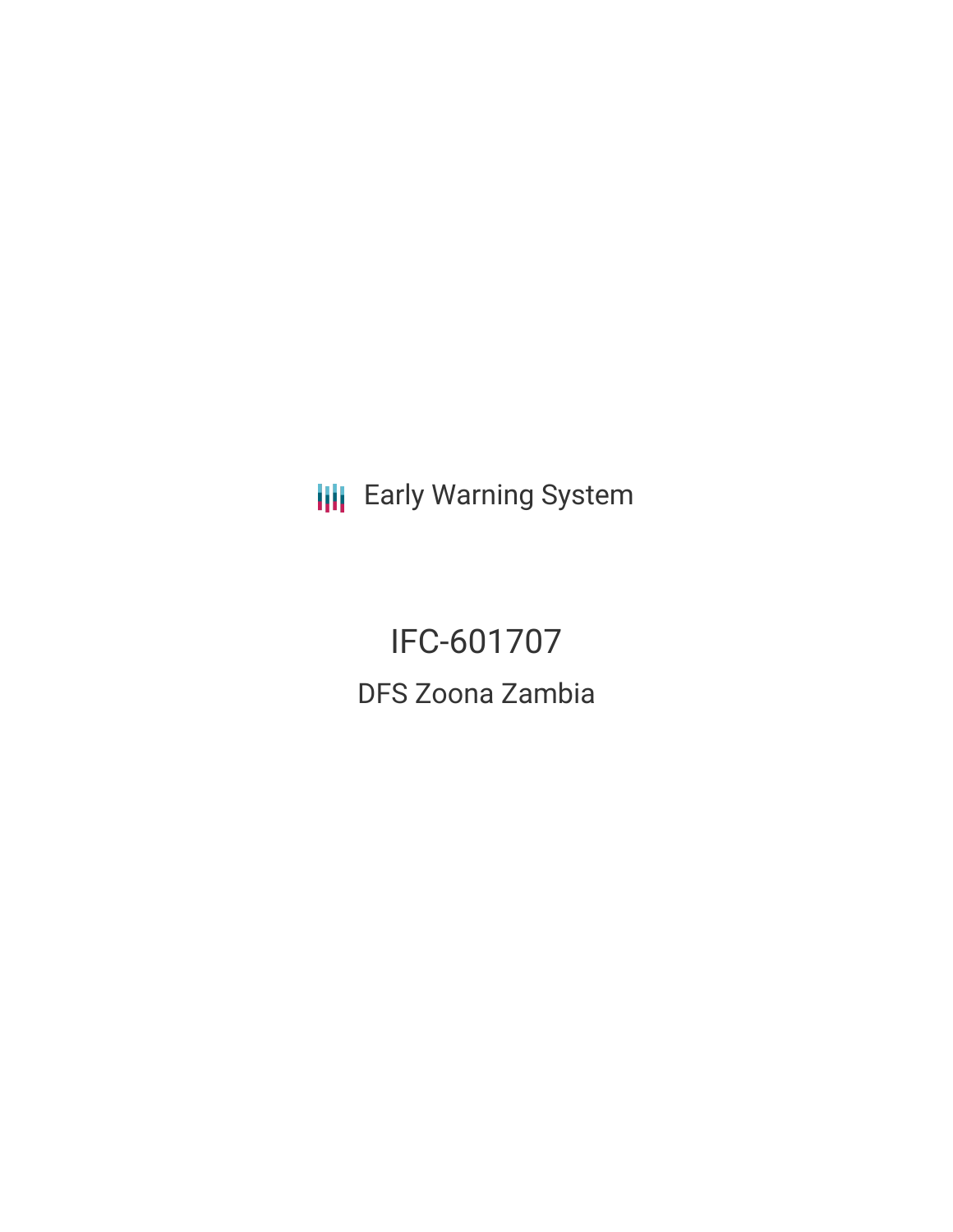# **Quick Facts**

| <b>Countries</b>               | Zambia                                  |
|--------------------------------|-----------------------------------------|
| <b>Financial Institutions</b>  | International Finance Corporation (IFC) |
| <b>Status</b>                  | Active                                  |
| <b>Bank Risk Rating</b>        | U                                       |
| <b>Voting Date</b>             | 2016-08-17                              |
| <b>Borrower</b>                | Zoona                                   |
| <b>Sectors</b>                 | Finance                                 |
| <b>Investment Amount (USD)</b> | $$1.00$ million                         |
| <b>Project Cost (USD)</b>      | \$37.40 million                         |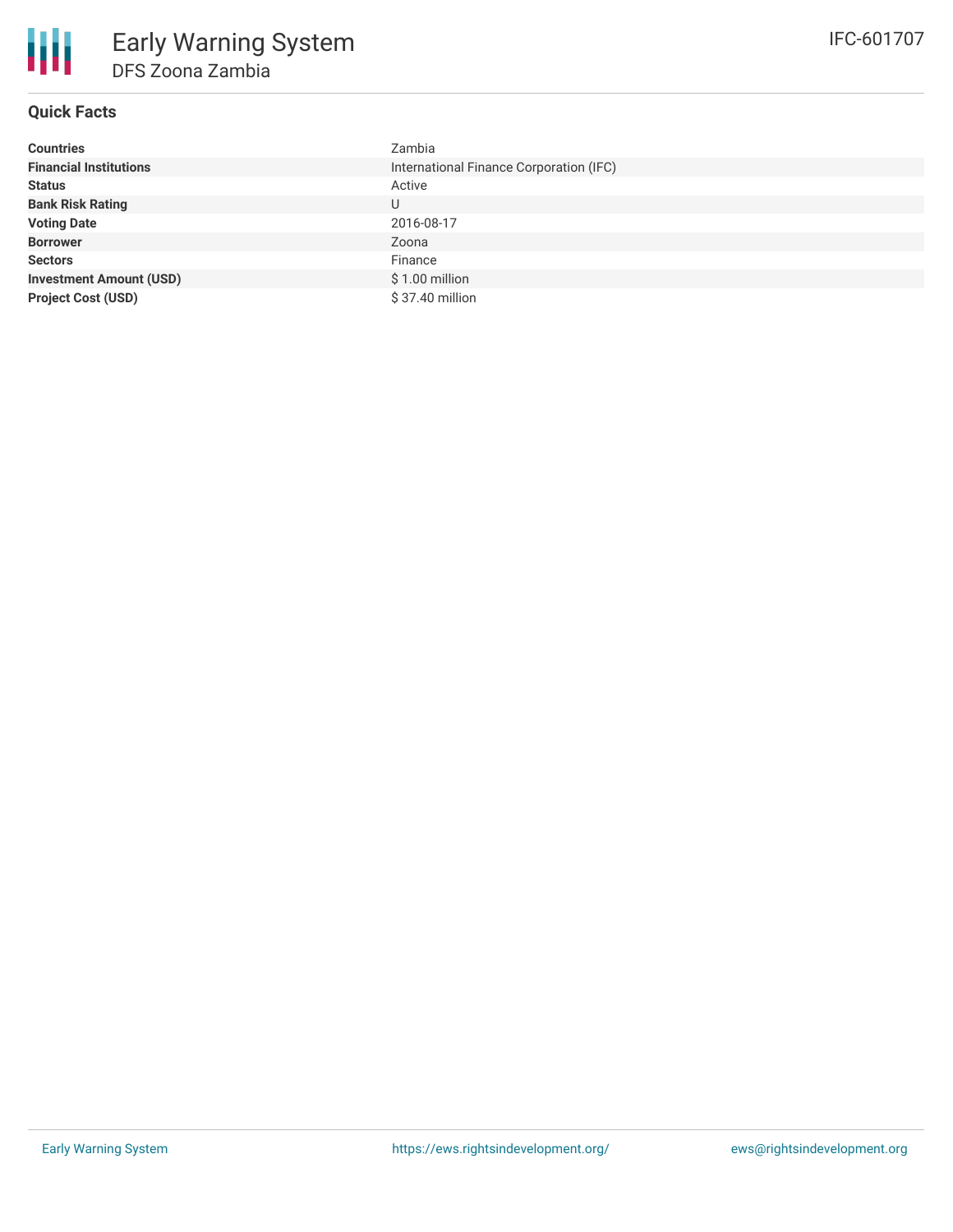

## **Project Description**

IFC will provide advisory services to assist Zoona to develop and roll out a new mobile wallet solution that will allow customers to store and send money. The project is part of the Partnership for Financial Inclusion, a \$37.4 million joint initiative of IFC and The MasterCard Foundation to expand microfinance and advance digital financial services in sub-Saharan Africa. Part of Zoona?s unique approach is its commitment to co-developing products with the communities it serves, and this approach will be used for its new mobile wallet product.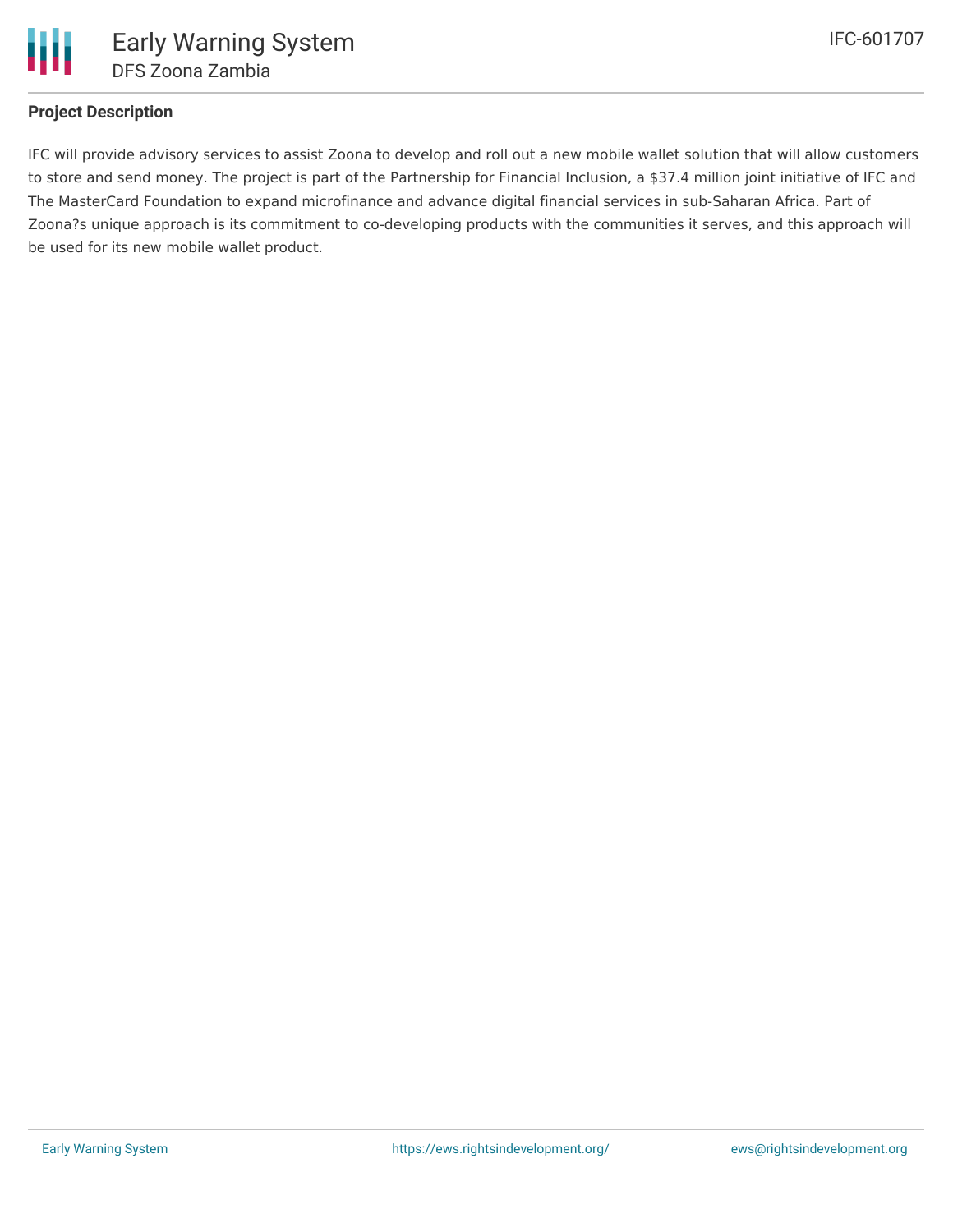## **People Affected By This Project**

In Zambia, only about a third of the adult population has access to formal financial services, which means many people are left to rely on their extended families and community networks for support to help them pay school fees, cope with health emergencies, or to source finance for small-scale businesses. Such financial exclusion can be a significant constraint on individual and overall economic development. Zoona was established in Zambia in 2009, and is today the country?s leading payments service provider. It provides essential financial services through its mobile money platform, and offers emerging entrepreneurs an opportunity to provide money transfers and financial services to low-income consumers through its network of mobile money agents.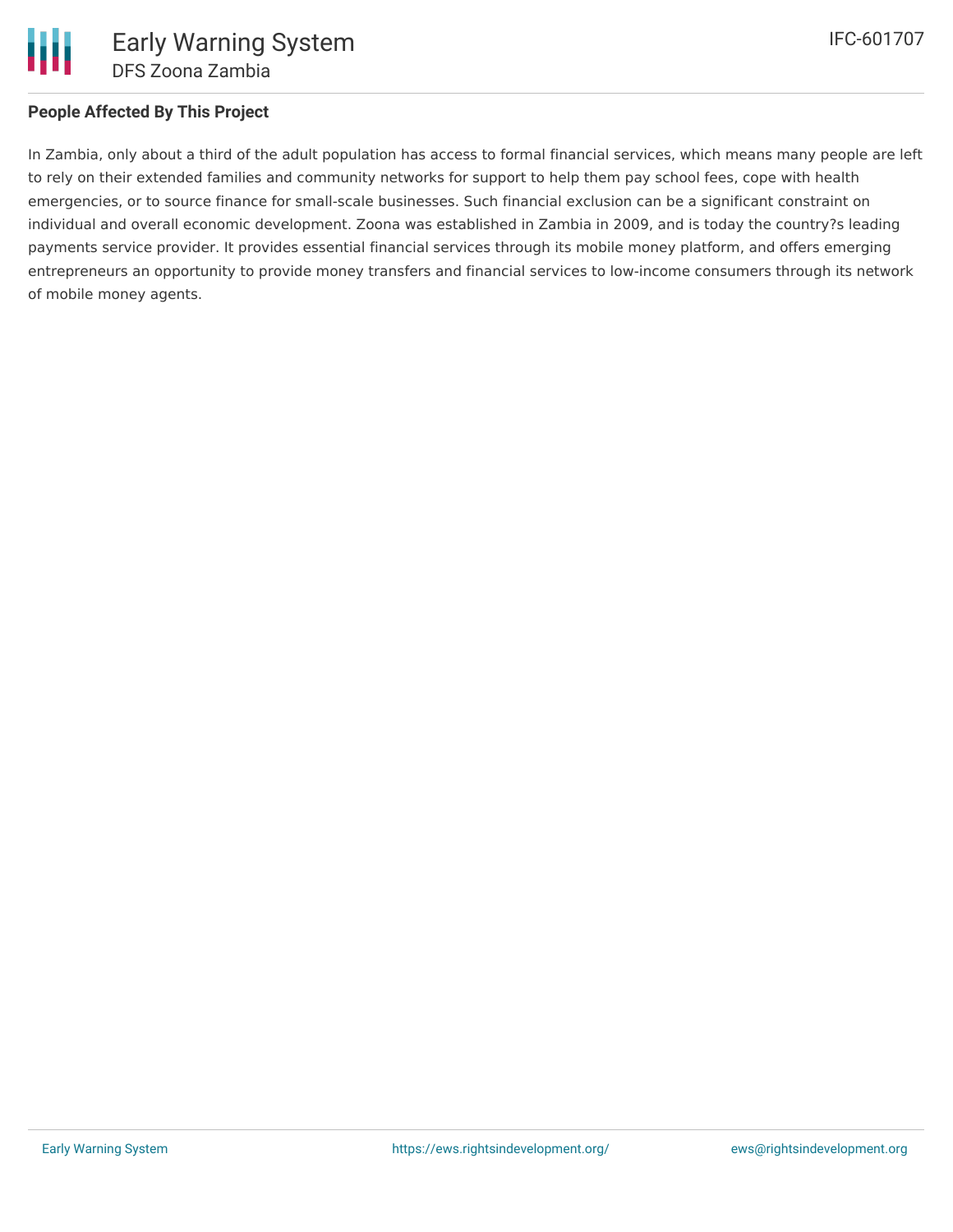## **Investment Description**

• International Finance Corporation (IFC)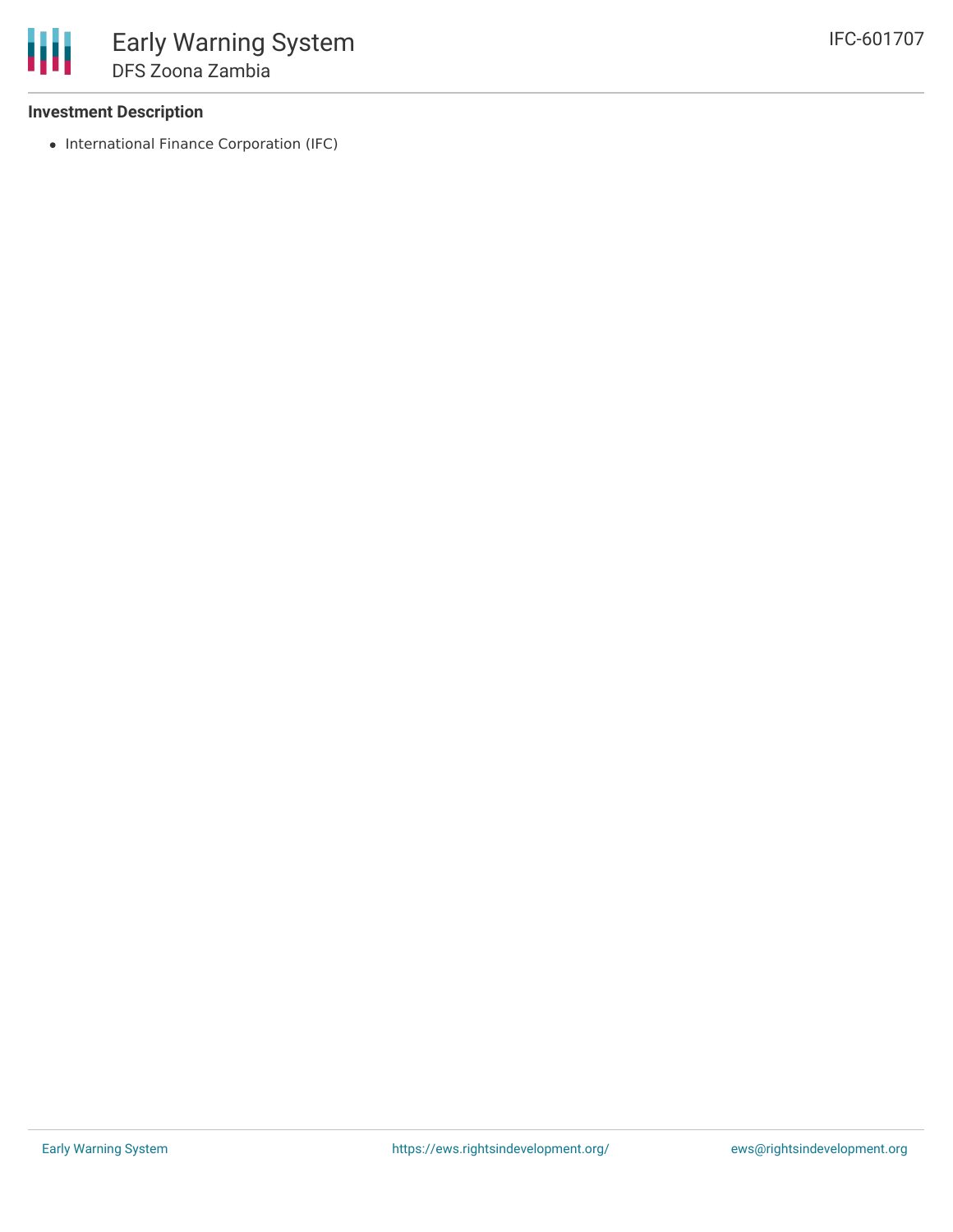## **Contact Information**

#### ACCOUNTABILITY MECHANISM OF IFC

The Compliance Advisor Ombudsman (CAO) is the independent complaint mechanism and fact-finding body for people who believe they are likely to be, or have been, adversely affected by an IFC or MIGA- financed project. If you submit a complaint to the CAO, they may assist you in resolving a dispute with the company and/or investigate to assess whether the IFC is following its own policies and procedures for preventing harm to people or the environment. If you want to submit a complaint electronically, you can email the CAO at CAO@worldbankgroup.org. You can learn more about the CAO and how to file a complaint at http://www.cao-ombudsman.org/